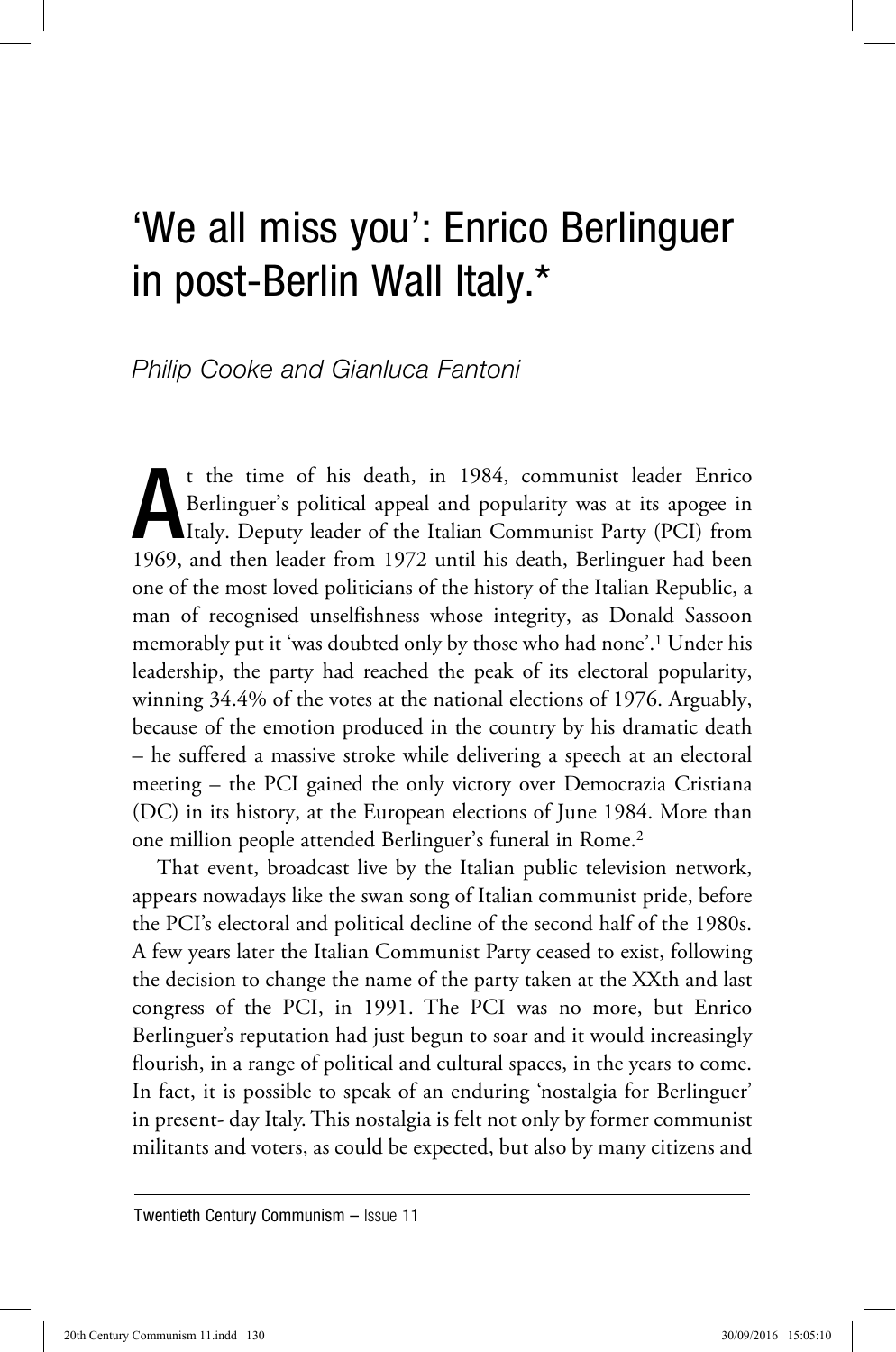political commentators who have little in common with the history of Italian communism. The memory of Berlinguer has also been the object of a struggle, as different political players have tried to capitalise on his legacy, for different purposes. This paper analyses the posthumous vicissitudes of former communist leader Enrico Berlinguer from 1991 onwards, and examines the struggle over his memory and political legacy. It uses a range of sources in order to offer a novel perspective on an individual whose 'sepulchral charisma' has yet to be investigated by scholars of the PCI.

A reversal of fortune for a deceased communist leader is not a unique phenomenon in present-day Europe. In fact, parallels could be found, especially in the former communist world.3 However, it is quite uncommon to witness such a spectacular comeback by a former communist leader in the Western world. The thesis of this paper if that the nostalgia for Berlinguer in post-Berlin Wall Italy is rooted in a number of unresolved issues affecting Italian political life from 1991 onwards, and fuelling Italy's overheated political debate. The inability of the Italian post-communist left to come to terms with its past is probably the most resounding of these issues. The pursuit of alternative solutions by many left-wing commentators to the present political and economic crisis the country is experiencing, the contempt towards the post-communist left by right-wingers as well as by populist movements, and the vexed relationship between Italian politicians and their constituencies are also factors which have led to the positive reassessment of Berlinguer's political legacy and personality. Berlinguer has become to many the symbol of virtually everything that used to be right and is now wrong in Italy, the background against which to judge today's politicians and their policies in order to expose their shortcomings, the universal second system of comparison of post-Berlin Wall, post-globalisation Italy.

The end of the PCI was extraordinarily traumatic for the party's militants and voters. Yet it was an inevitable and necessary step to take: after the collapse of the communist regimes in Eastern Europe, the word communist was utterly discredited, while the very idea that a communist party could win an election and rule a European country sounded simply absurd. However, the process leading to the creation of the postcommunist Partito Democratico della Sinistra (Democratic Party of the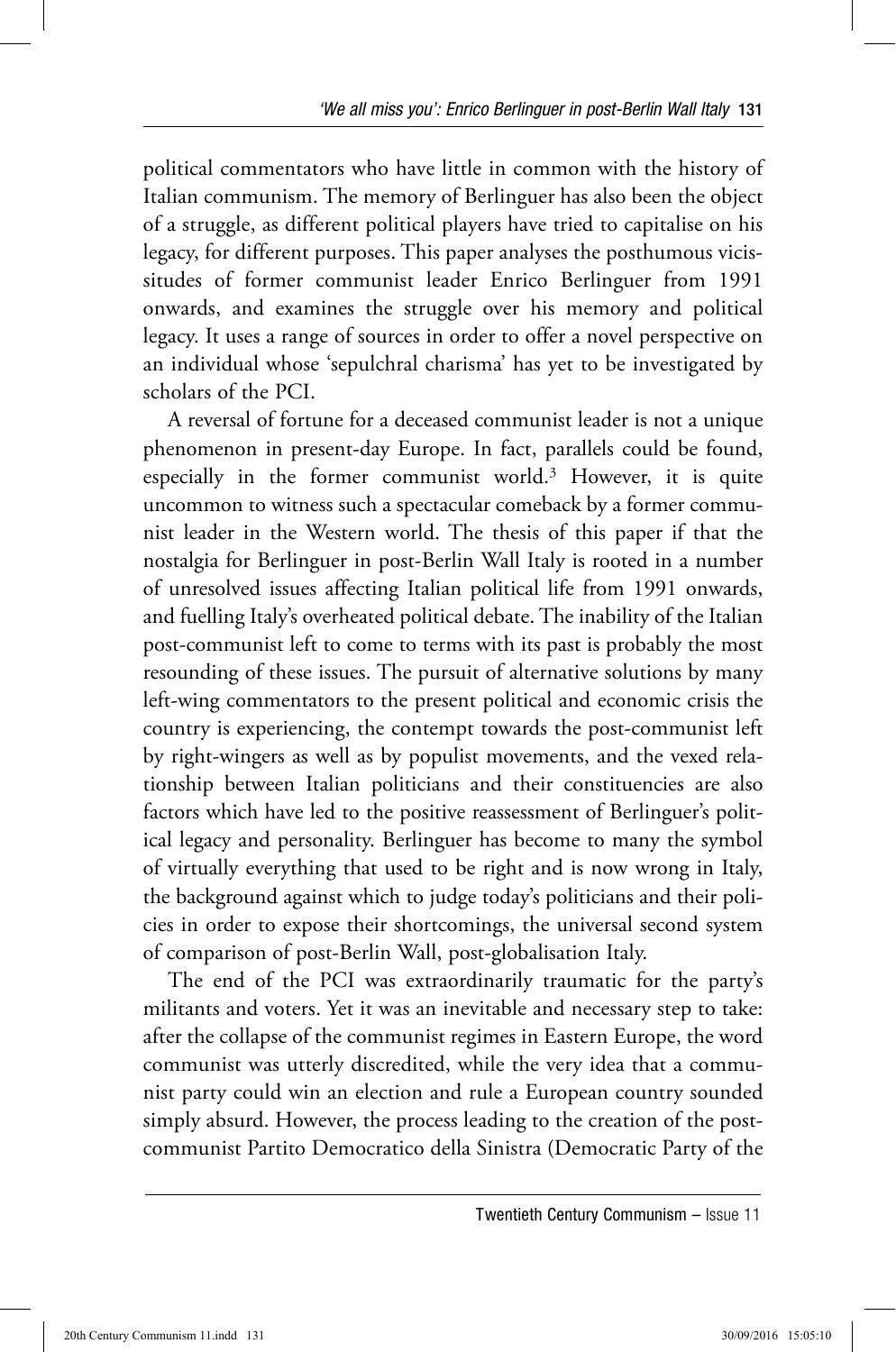Left or PDS), was anything but painless, and rather disruptive. Following the decision by the majority to change the name of the party, communist hard-liners promoted a split, which resulted in the creation of the Partito della Rifondazione Comunista (Communist Refoundation Party or PRC). This dramatic political reorganisation of the Italian left had serious consequences on the electoral plane. At the election of 1992, the sum of the votes won by the PDS and the PRC did not match the already disappointing results of the PCI in the elections of 1987. In fact, the PCI heirs lost about 1.5 million votes. Two years later, the electoral coalition formed by PDS and PRC suffered another debacle against the newly created Forza Italia! led (and owned) by media tycoon Silvio Berlusconi. In the eyes of the militants, it seemed like post-communist leaders had fragmented and partially dispersed the electoral consensus laboriously built by the PCI in over fifty years. However, things were even worse on the cultural and social planes. As pointed out by David I. Kertzer, the wholesale jettisoning of the party's symbolic apparatus, beginning with the name of the party, had far reaching consequences at grassroots level.4 It broke apart that sense of belonging to a common cultural and political horizon which traditionally kept militants together; it pushed many militants to political inactivity by depriving them of a common purpose; it left each and every communist with the sense of an unrecoverable defeat.5

In this context, history became paramount, as former militants and voters felt like their own biographies were inseparably intertwined with the history of the PCI. If the present was disappointing, the future anything but promising, they needed at least to be proud of their history, and of the history of the PCI. And yet, it was hardly a favourable moment to be proud of PCI's history. In fact, right at the beginning of the 1990s, the entire history of the Italian Communist Party came under scrutiny in a new historiographical current aimed at presenting the PCI as a sort of fifth column, serving the interests of the Soviet Union throughout the Republican era. The most illustrious victim of this historiographical reassessment, which was to some extent aimed at jeopardizing the electoral chances of the post-communist left, was the other great leader of the Italian Communist Party, Palmiro Togliatti, who had led the PCI from 1930 to 1934, and then uninterruptedly from 1938 to 1964.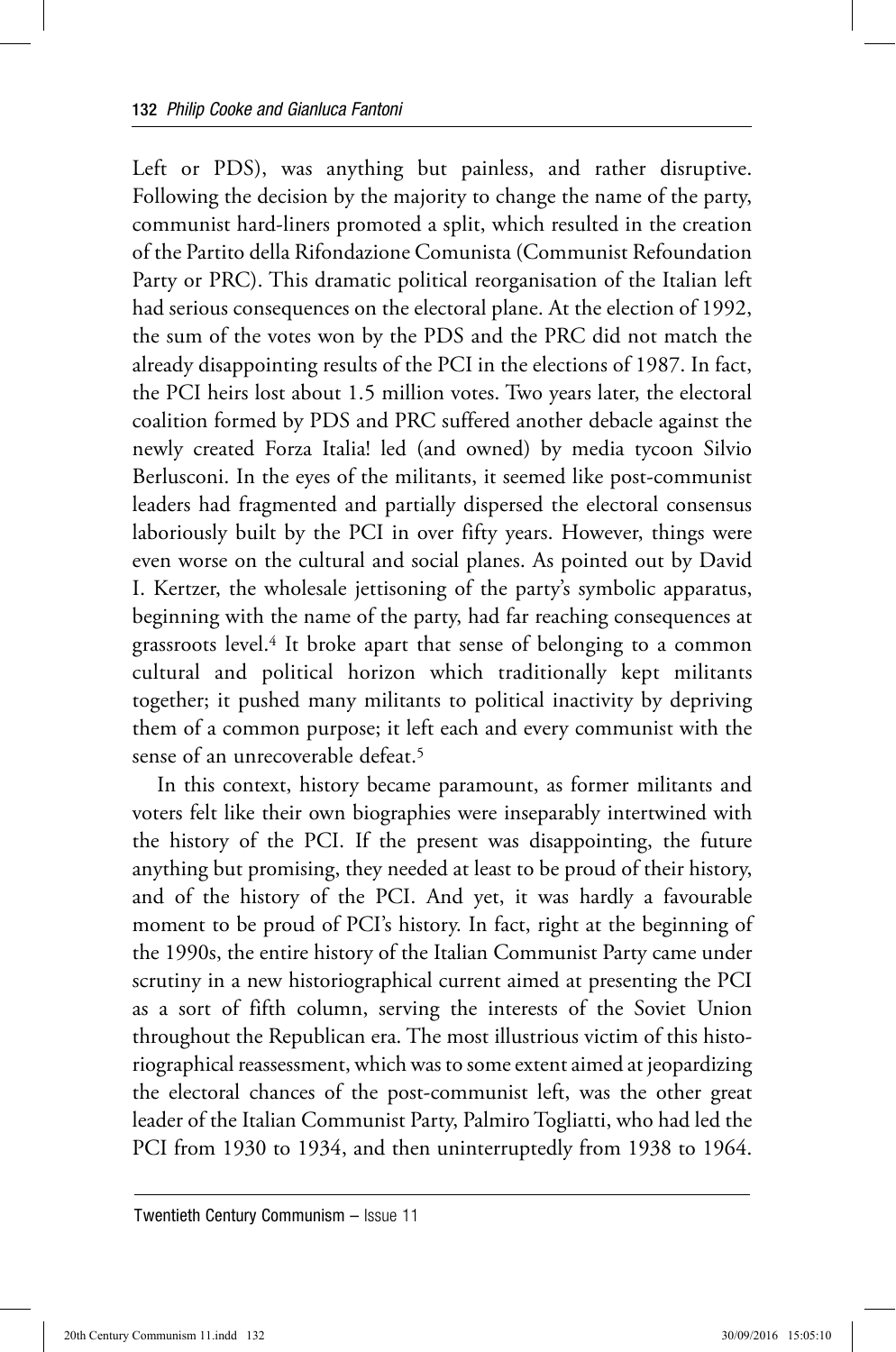As early as 1991, Togliatti was the target of relentless attacks on the historiographical plane, by right-wing historians, as well as by journalists and politicians (including Silvio Berlusconi), who accused him of having been nothing but a henchmen of Stalin, a slave carrying out policies dictated by the Soviet leadership.6 The faltering and awkward reactions to such allegations by left-wing historians and politicians only exacerbated the situation, making the once beloved Togliatti an object of political embarrassment.

Of course, the Italian post-communists could still boast the intellectual achievements of Antonio Gramsci, one of the greatest Marxist thinkers of all time, who had never found himself in a position of power, and had died in 1937 as a result of his long imprisonment in fascist jails. And yet, the political and cultural fortune of the Sardinian thinker had faded in Italy around the end of the 1970s, when it became clear that the PCI had failed to attain the cultural and political hegemony that Gramsci had envisaged for the party he had co-founded in the early 1920s.7 The rather fraudulent exploitation of Gramsci's writings made by Palmiro Togliatti had also played a part in the decline of Gramsci's popularity over the years.8 The other leaders of the party such as Luigi Longo (1964-1972) or Alessandro Natta (1984-1988) lacked the charisma, and they had left too little a mark on the party history to be remembered as anything more than *segretari di transizione* (transitional leaders). A more detailed analysis is needed in order to understand why the last of the PCI secretaries, Achille Occhetto (1988- 1991), soon went into political oblivion. Occhetto had certainly played a decisive role in both the history of the PCI and the PDS. He was the leader who courageously and as far as we know as a result of his own initiative, took the decision to change the party name. He was the first leader of the PDS who had led the coalition of the left in an electoral struggle against the emergent political phenomenon of Berlusconi and, although defeated, had at least managed to win back some of the votes the PDS had lost in the previous elections. However, his name was indissolubly tied to a phase the post-communist leaders wanted to forget as soon as possible, a phase characterised by disruptive splits, electoral defeats, and political humiliation.

Within this framework, Berlinguer soon became in the eyes of many former militants and voters an icon, the incarnation of the best part of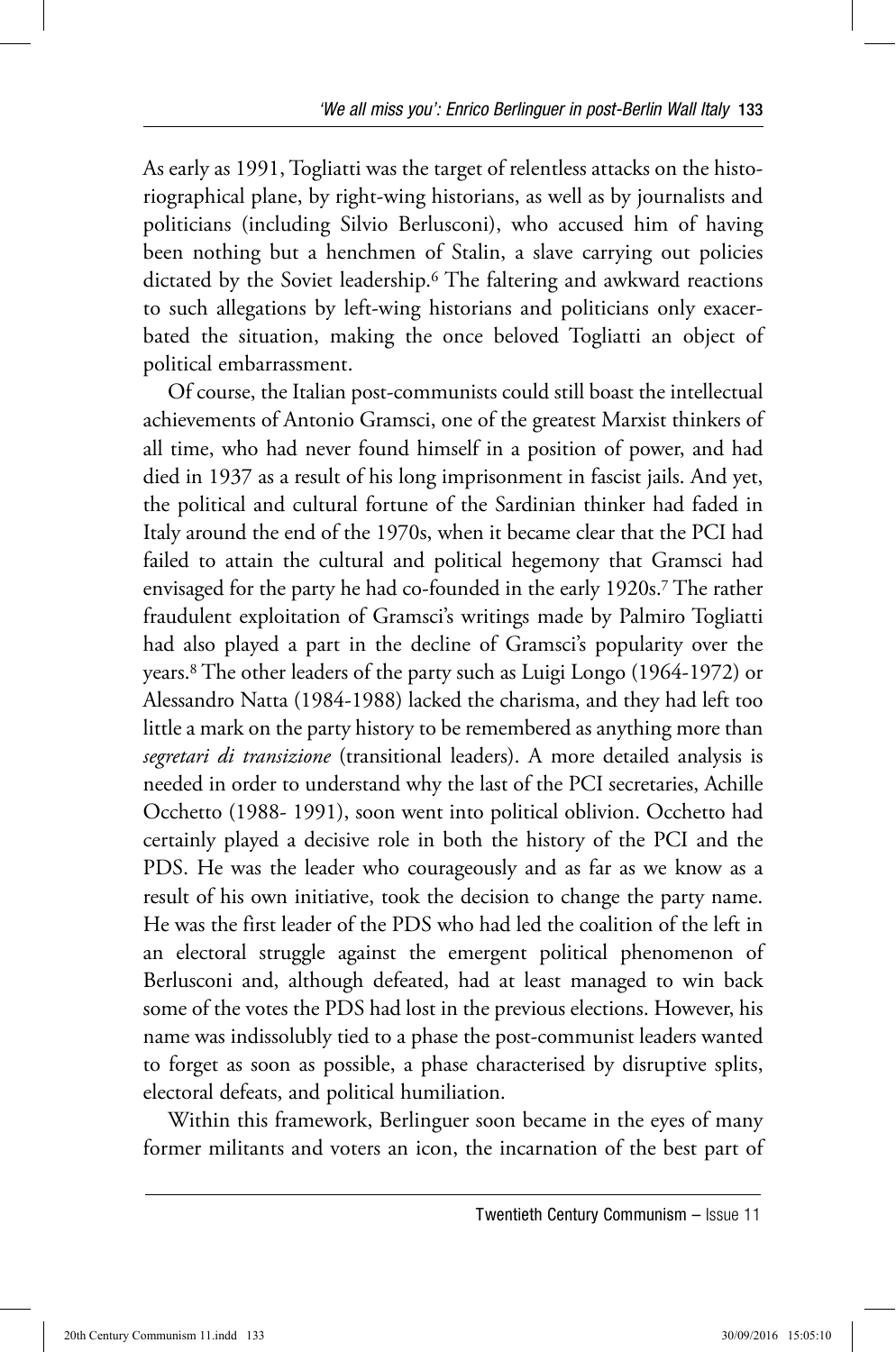Italian communist history and tradition, the only political memory they could really treasure. At grassroots level this is proved, for example, by songs devoted to Berlinguer written by authors who were known for being very close to communist culture. 'I close my eyes and I think of you, sweet Enrico, in my heart you are alive and at my side', sang Italian pop singer Antonello Venditti in *Dolce Enrico* (Sweet Enrico, 1991), while a few years later the Emilian folk band Modena City Ramblers wrote a song chronicling Berlinguer's funeral which intoned: 'An entire people holds its breath staring at the coffin placed under the stage and the large picture. The city is a sea of red flags, flowers, tears, and farewells.' (*I funerali di Berlinguer*, 1994). Both songs show how the figure of Berlinguer was part of the collective imaginary and was likely to arouse strong emotions as early as the 1990s. They are also evidence of the rather nostalgic and rhetorical fashion Berlinguer was remembered for and passed down to future generations.

Enrico Berlinguer, was, as said above, the only thing the postcommunist left was left with. And it was not an embarrassing legacy. Unlike Togliatti, Berlinguer had not personally lived through the period of the Third International and therefore he could not be associated with any Stalinist misdeeds. Equally, he could not be seriously accused of having been a servant of Moscow, as Berlinguer was the leader who had finally broken the PCI's historic link with the Soviet Union, in December 1981, with the so-called *strappo* (the split or tearing apart).9 Lastly, the question of his loyalty to Italian democratic institutions could hardly even be posed. Under the leadership of Berlinguer the PCI had in fact resolutely fought both red and black terrorism. For all these reasons, the historiographical debate about Berlinguer had been less controversial and certainly not as polemical as the one about Togliatti, in the early 1990s.

In the mid-1990s, however, several left-wing authors focused on what conception of democracy had informed Berlinguer's political strategies and investigated whether such conceptions and strategies had actually helped the development of Italian democracy, or at least its survival, as was generally believed, or had rather produced a delay in its modernisation. In this respect, the most frequently analysed among Berlinguer's policies was the so-called *Compromesso storico*. The *compromesso storico*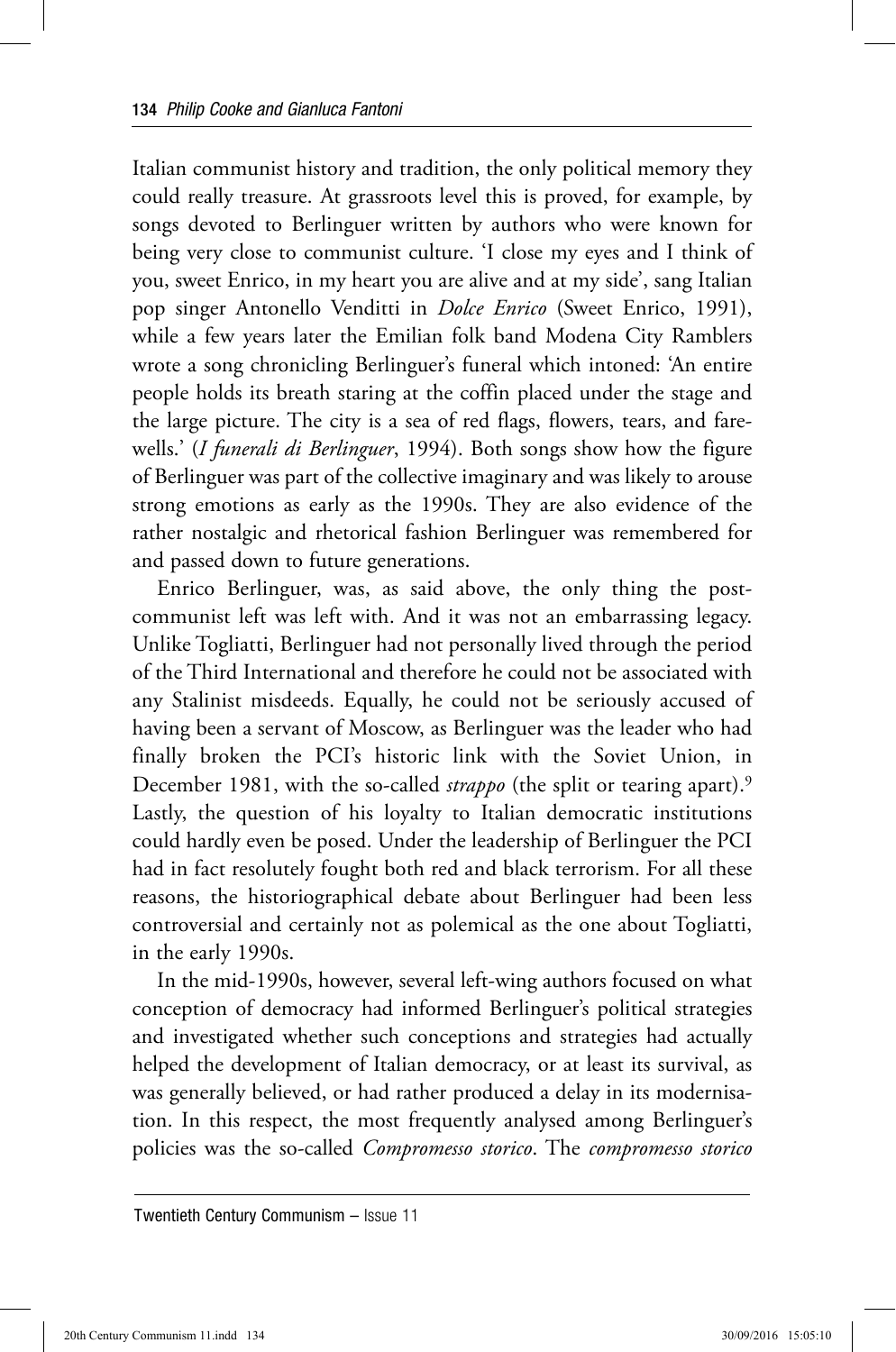strategy, which Berlinguer had launched in 1973, consisted of a proposal for a grand alliance with Democrazia Cristiana, with the aim of driving the country out of the current political and economic crisis and to introduce 'a few elements of socialism' in the national economic system. Such a policy, which was in many respects consistent with the spirit of Togliatti's 'Salerno Turn' policy, appeared to many post-communist historians writing in the post-communist age as a hint of an enduring misconception of democracy by the communist leadership: Berlinguer, as well as Togliatti, did not believe in that alternation in power which normally characterises the political praxis of Western style democracies.10 Because of his communist cultural background, Berlinguer was the bearer of a vision which was far from the liberal idea of democracy: his fidelity was neither to the Western style democratic system nor, in many respects, to the democratic institutions themselves, but rather to a specific and historically determined form of democracy, the Italian one, whose functioning was based on a continuous bargaining process among the principal anti-fascist political parties.11

This conception of democracy has been defined as *consociativa* – the expression *consociativismo* can be translated as the practice of involving the opposition in government through a series of compromises – or *organicistica* (organicistic), aimed at 'an agreement between the masses which would allow a harmonious and non-conflicting management of politics'.12 In order to fully understand the motivations for such criticisms of Berlinguer's political legacy, it is important to point out how these were specifically addressed from 1996 onwards. Before that year, while Togliatti was hitting the headlines on a nearly daily basis, Berlinguer had been virtually ignored by press and historians, with the exception of some acute remarks contained in the 1992 book by Gallerano and Flores (see in particular pp237-256), and a few other publications, most of them of a commemorative character, by former members of the communist party written for the tenth anniversary of his death.13 In 1996, the centre–left coalition, led by the PDS, won the election and got into government for the first time since 1947. Such an achievement urged left-wing historians and intellectuals to reconsider the Berlinguer years, when the Italian left had missed an historic opportunity to get into the government, following the election of 1976.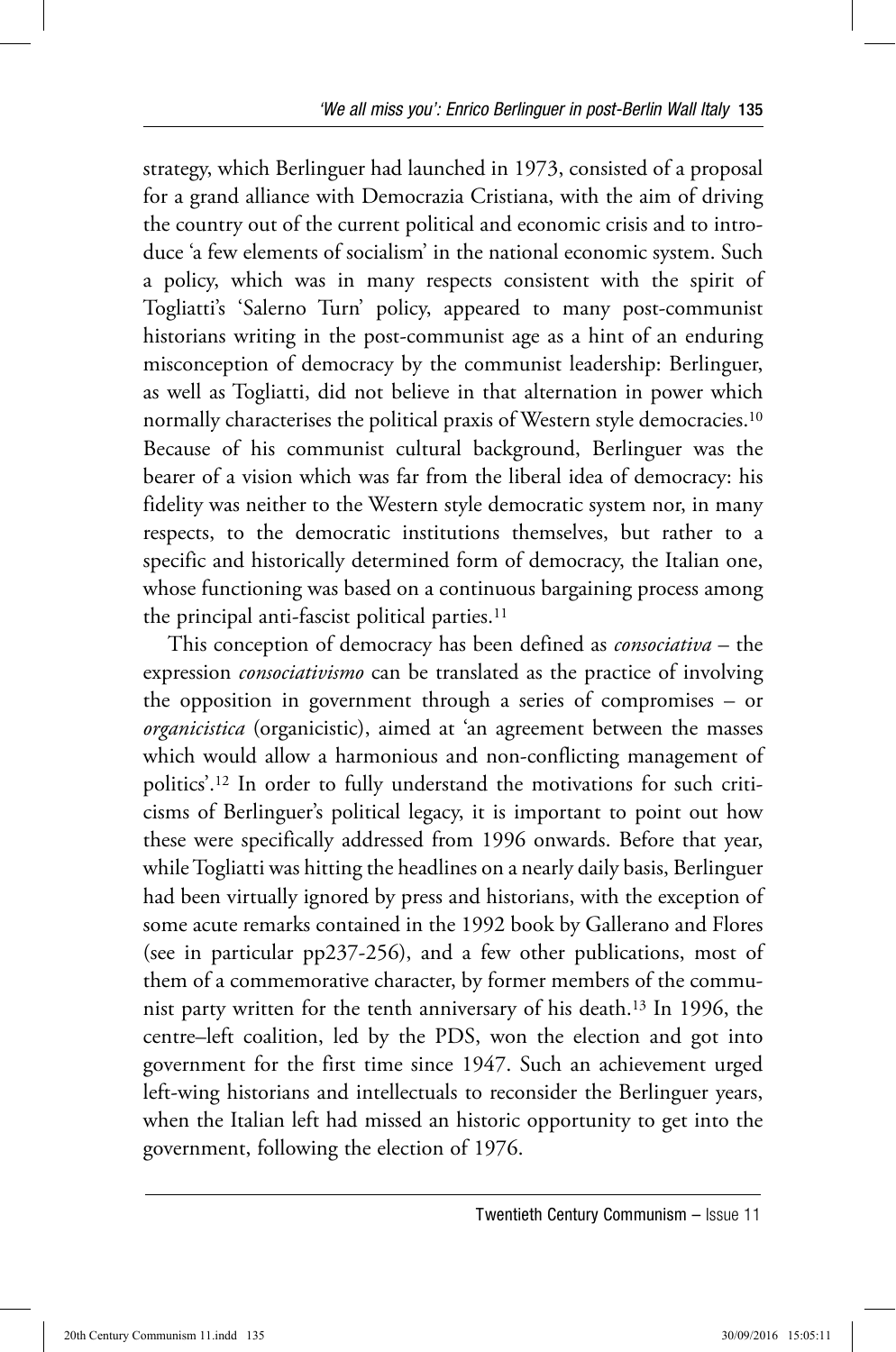The aim of the investigation was to detect what was so ideologically wrong with Berlinguer's policies that they were removed from the political heritage of the PDS. The titles of some of the books published in those years are very revealing in this respect: Alberto Asor Rosa's *La sinistra alla prova* (The left-wing put to the test, 1996); Aldo Schiavone's *I conti col comunismo* (Squaring the accounts with communism, 1997) and, especially, Miriam Mafai's *Dimenticare Berlinguer* (Let's forget Berlinguer, 1996), which sounded like an unequivocal exhortation to her fellow members of the PDS. As we pointed out, Berlinguer's failure was in the first instance ascribed to his lack of adhesion to Western style democratic principles. In 1996, however, many former communist politicians went much further in criticising the political choices Berlinguer had made during his leadership. They actually instituted what has been defined as 'a kind of posthumous legal proceeding'14 against Berlinguer, releasing very critical statements about virtually every aspect of his political activity, for example his famous Eurocommunism, that is the attempt to promote a new, non-Soviet aligned, version of communism which would be suitable for Western countries.15 The crescendo of criticism eventually provoked a public protest by Berlinguer's daughter on the front page of *l'Unità*, in November 1996. She accused the left-wing leaders of using her father as a scapegoat for their communist past, after having capitalised on his memory as long as this was politically convenient.16 This looked very much like a sort of unresolved political Oedipus complex, as all the leaders of the PDS had been politically formed during Berlinguer's age: they were – to quote the title of a book by one of them – *I ragazzi di Berlinguer* (Berlinguer's boys), and they were therefore murdering their political father.17

Only conjectures can be made about the reasons which urged the post-communist leadership to suddenly distance itself so resolutely from the PCI's most prestigious leader. In spite of what he had done to detach the PCI from the Soviet Union, Berlinguer had been a communist and had remained so until his death, as proved, for instance, by Eurocommunism. The PDS was struggling to make public opinion forget its communist roots and therefore Berlinguer was to be publicly blamed. Furthermore, there were specific aspects of Berlinguer's political activity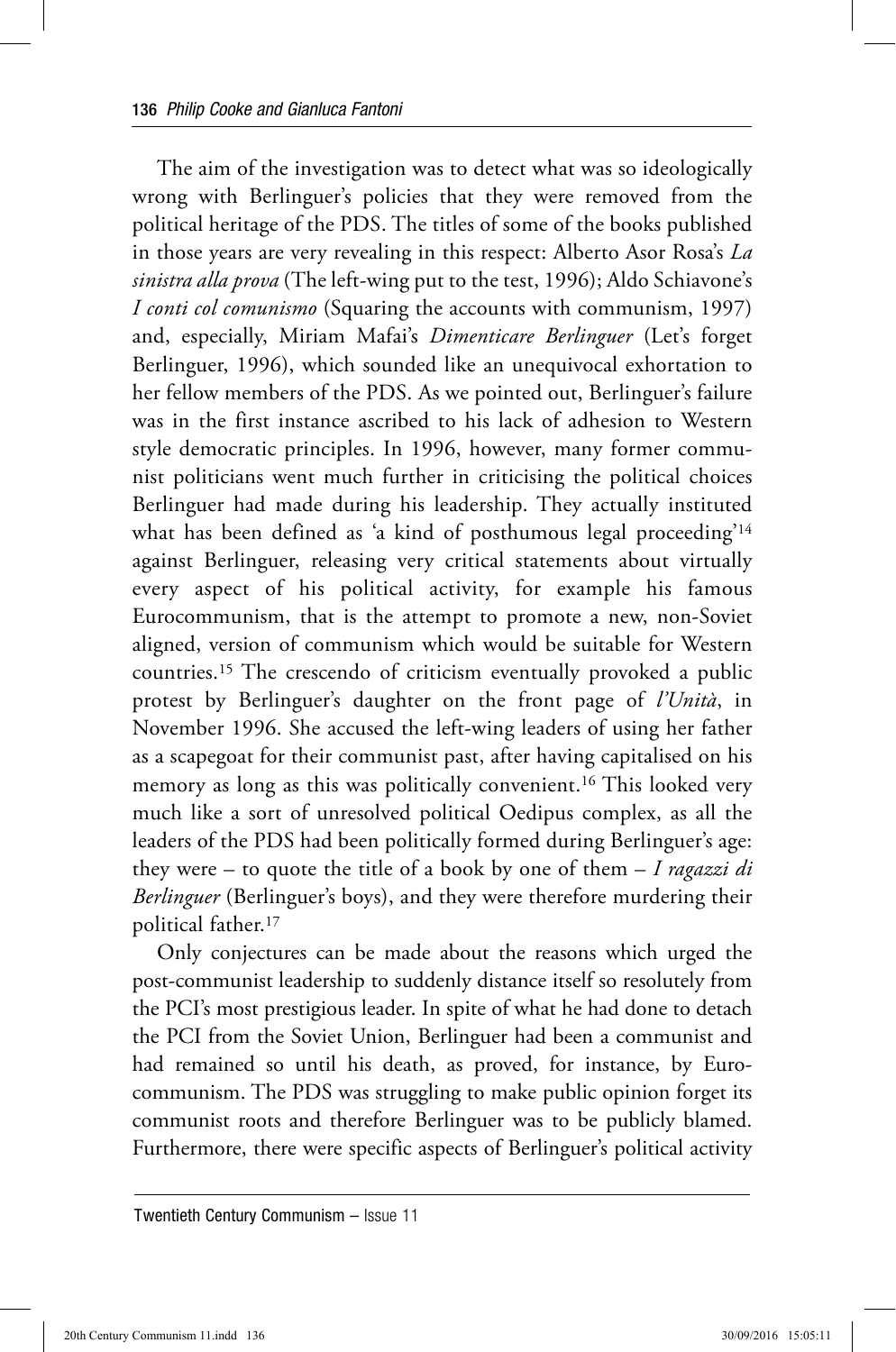that were an embarrassment for the PDS. The campaign for the moralisation of the political system that Berlinguer had launched at the beginning of the eighties, the so-called *questione morale,* especially represented a potentially harmful legacy for the PDS, as it could be seen as a source of inspiration for the *mani pulite* investigation*.18* This could endorse the right-wing reading of *mani pulite* as a political plot set up by the post-communists in order to wipe out their political adversaries and get into national government. Overall, Berlinguer appeared to belong to a different age. His pleas to the workers to maintain a sober and frugal life style and his statements against consumerism sounded outdated and anti-modern. Even his demureness seemed rather old-fashioned in the boisterous Berlusconi age.

However, in politics, just as in war, when a position is left undefended, it is promptly occupied by the enemy. And so it was for the political legacy of Berlinguer. Because the post-communist leadership decided to get rid of Berlinguer's political heritage, his ideas were taken over by other political groups and individuals, who in many cases had little to share with the institutional left. Most notable, in this respect, is the use of Berlinguer's *questione morale* as a club with which to hit the post-communist left. The initiator of this polemical reprisal of the *questione morale* was the right-wing journalist Marco Travaglio, a champion of public morality and fierce adversary of Silvio Berlusconi. Over the years, Travaglio has produced a quite successful and influential narrative according to which the post-communist Italian leaders have been progressively going down the slippery slope of moral compromise, to the point of turning the once respectable PCI into something not much dissimilar to the much-hated Forza Italia, the political formation created by Silvio Berluconi.

In order to expose the alleged corruption of the heirs of the PCI, Travaglio would quote on more than one occasion the very words pronounced by Enrico Berlinguer in 1981, in a famous interview about corruption of Italian political parties with journalist Eugenio Scalfari. Travaglio quoted that interview, for example, in *Promemoria*, a sort of political play written by Travaglio himself and with which he toured the Italian theatres in 2009: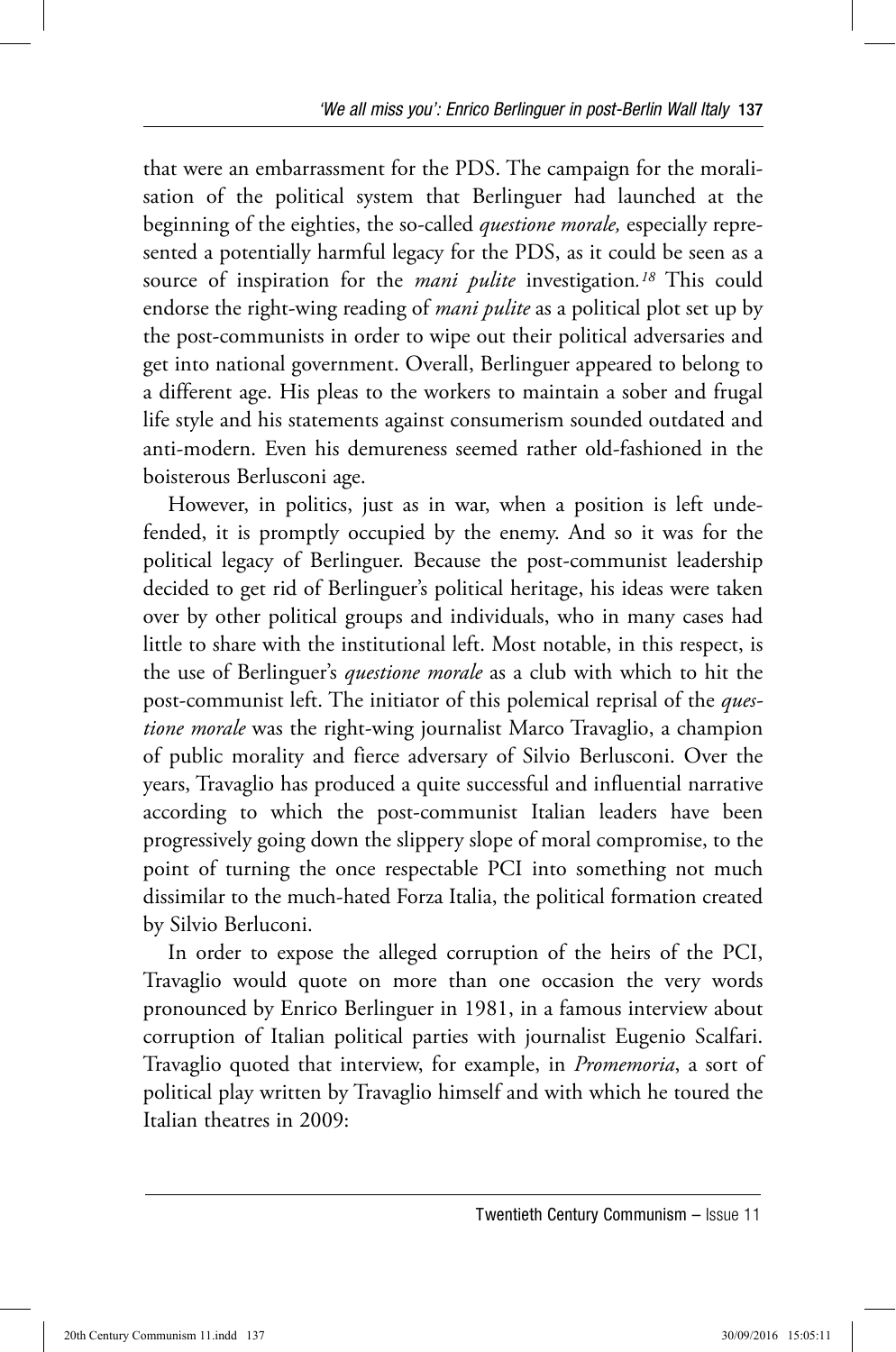The parties today are, above all, machines of power and clientelism. Their ideas, ideals and programs are either few and far between or just simply vague. As for fine sentiments and civic passion – zero. They manage the most disparate, contradictory and at times shady interests – and always without any relationship whatsoever to emerging human needs or the public good. Their organisational structures are shaped according to this model. They are no longer organisers of people, aimed at creating civic maturity and a sense of initiative: they are rather federations of factions, camarillas, each one with a boss and sub bosses.

These words by Berlinguer have been repeated countless times over the last twenty years by many political actors, commentators and journalists, eventually turning into a sort of mantra to be repeated by all those who are not happy with the moral standards (which are, in truth, far from being high) of Italian politicians. It is not adventurous to claim that Berlinguer's words, and the discontent they helped to fuel, played a part in the rise of one of the most staunch political adversaries of the post-communist Left, the Five Star Movement, a political formation created a few years ago by stand-up comedian Beppe Grillo. Grillo put the moralisation of public life at the top of his political agenda and even tried to capitalise on the memory of Berlinguer by claiming that the members of the five star movement were to be regarded as the true political heirs of the great communist leader, for their indefatigable action against corruption: 'Berlinguer's dreams live on thanks to us!', he claimed in May 2014.19

While many commentators and politicians of various political backgrounds have made of the former secretary of the PCI a symbol of the morality which is today lacking in Italian politics, others, more markedly left-wingers, have nourished another kind of nostalgia of Berlinguer: the nostalgia for the last revolutionary leader of the Italian left. This second type of nostalgia reframes the classic evaluations of the political work of Berlinguer by left-wing intellectual circles of the 70s, reaching opposite conclusions. According to this reframing, Berlinguer is not anymore the father of the compromise with moderate forces through the *Compromesso storico* policy. He is, instead, the man who worked out how socialist ideals could survive, in some form, in Western Europe and tried to make this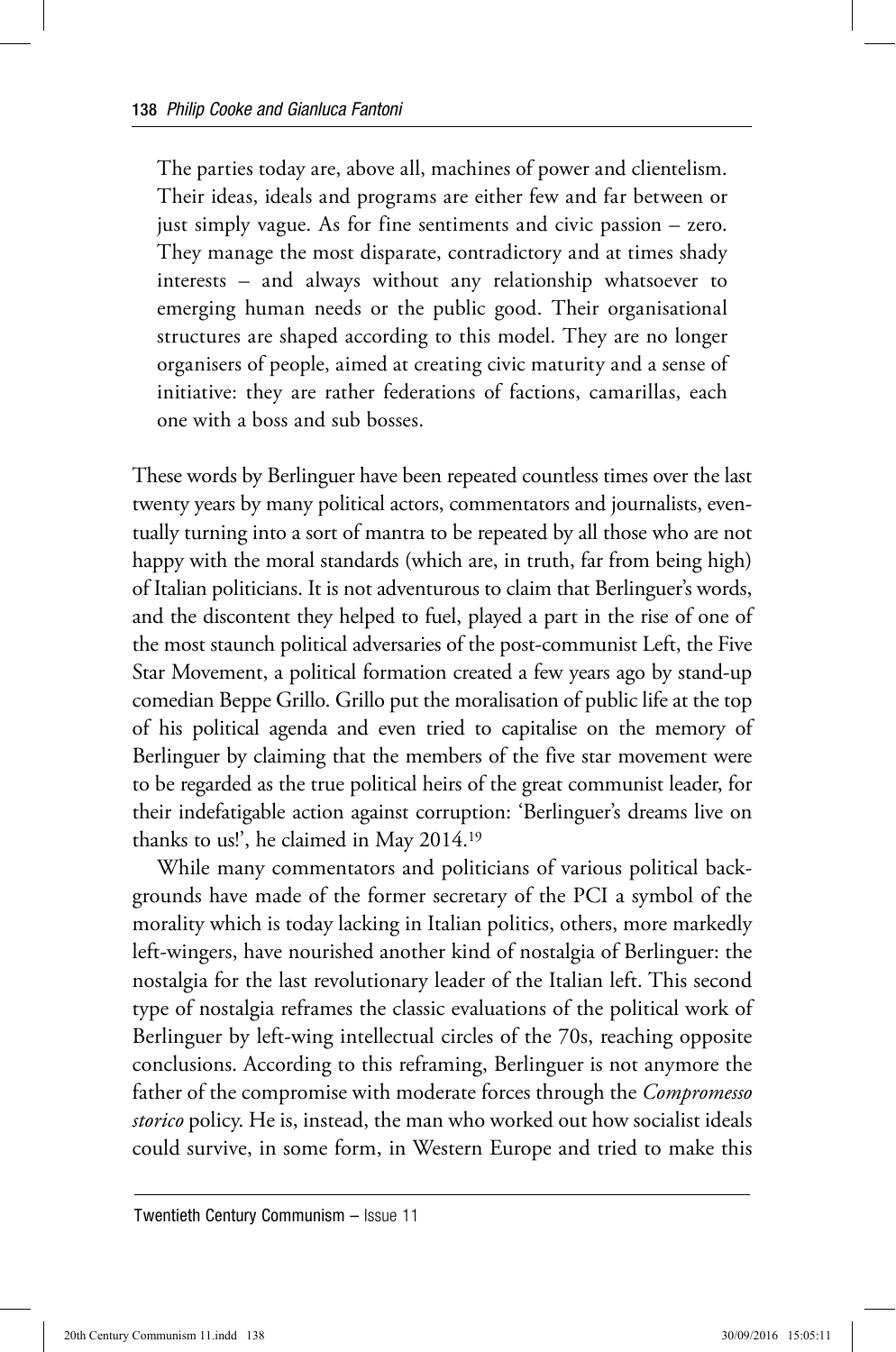perspective come true, albeit failing in his endeavour. This interpretation is the outcome of a new reading of two famous speeches by Enrico Berlinguer which address the concept of austerity. The first, 'Austerity: a chance to change Italy', was pronounced at a meeting of intellectuals and artists on the 15th January 1977.

The second speech was pronounced two weeks later in front of a quite different but, with respect to Berlinguer's strategy, equally important audience: a meeting of industrial workers.20 In those speeches Berlinguer formulated his own definition of austerity, which sounded utterly original. According to the leader of the Italian Communist Party austerity was: 'a necessary choice and, at the same time, a path to salvation for Western people [...] the working class tool to finally overcome a system that is showing its weakness, a system characterised by waste and dissipation, unbridled individualism and senseless consumerism. Austerity means responsible behaviour, efficiency and social justice'. Berlinguer claimed:

We have to abandon the illusion that a lifestyle based on an unquestioned growth of private consumption will be forever tenable.

Berlinguer's proposals met quite soon insuperable opposition, not only from the government and the right-wing parties, but even from the leadership and the rank and file of the communist party itself and, noticeably, from the student movement which was, at the time, quite strong and a real protagonist of the Italian political panorama. According to the student movement, Berlinguer's words on austerity were purely motivated by the desire to finally get to a political alliance with the DC, and thus realise the *Compromesso storico* policy. In other words, by selling down the river the interests of the working class, Berlinguer hoped to obtain, in return, a share of power by way of participation in the Government. This interpretation of Berlinguer's austerity, and of the *Compromesso storico* policy, was part of the left-wing reading of Berlinguer's policy for many years, both in Italy and abroad.

However, following the long and lingering debt crisis which Italy faced from the early 1990s, and especially after the deep economic crisis which has hit the country since 2008, many left-wing commentators and ordi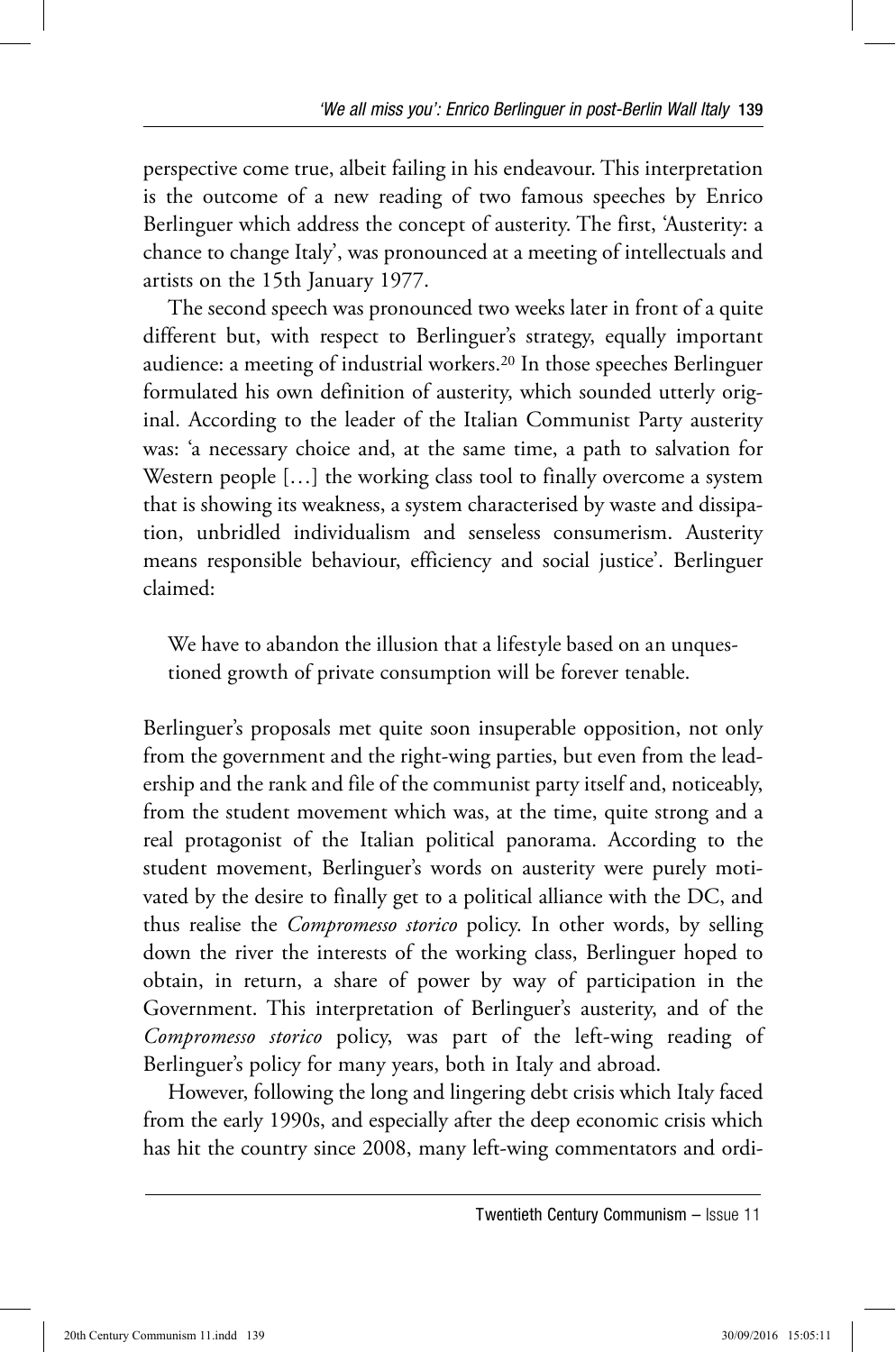nary citizens came to the conclusion that Berlinguer's vision of austerity might have been, after all, farsighted. For example, as early as 1996, the famous political commentator Michele Serra wrote in *l'Unità*, the official newspaper of the PDS, that Berlinguer's plea to the Italian workers to embrace austerity as a form of resistance against the social and moral degeneration induced by a broken financial system were among the few truly revolutionary words ever pronounced by an Italian political leader.21 In May 2009, historian and PD MP Miguel Gotor came to very similar conclusions in a speech pronounced in the Senate, when he claimed that the Italian left had to be brave enough to open itself up to new, unexplored and apparently outlandish possibilities, just as Berlinguer had done in 1977, when he had imagined that the solution to the economic crisis would pass through a resolute struggle against consumerism.22 According to these interpretations, Berlinguer had foreseen the crisis of the system, and he had tried to save the western societies by moralising them, while saving, at the same time, the soul of the Italian workers by shielding them from rampant consumerism. There is, of course, a certain dose of moralism in these readings. On the other hand, a certain degree of moralism seems to be part of every contemporary reading of the political legacy of Enrico Berlinguer. This is visible not only in the abovementioned revival of the *questione morale*, but also in what we could define as popular, spontaneous, grassroots nostalgia of Berlinguer.

This third kind of nostalgia can be found in a variety of websites, blogs, and comments on Youtube. There are websites devoted to the life and thought of Enrico Berlinguer created by people who were not even born when Berlinguer died. This is the case, for example, with the website www.enricoberlinguer.it, founded by a student in 2009, and which is today a most valuable online repository of documents, photos, opinions, articles, and videos regarding the communist leader. Every video depicting Berlinguer on Youtube is invariably welcomed by dozens of comments praising the integrity, the moral status and the political inventiveness of Berlinguer as opposed to the lack of principles and incapacity of modern politicians. These are, of course, purely sentimental statements, lacking almost entirely historical contextualisation and political analysis of the life, times and policies of Enrico Berlinguer. And yet, they are indicative of widespread feelings.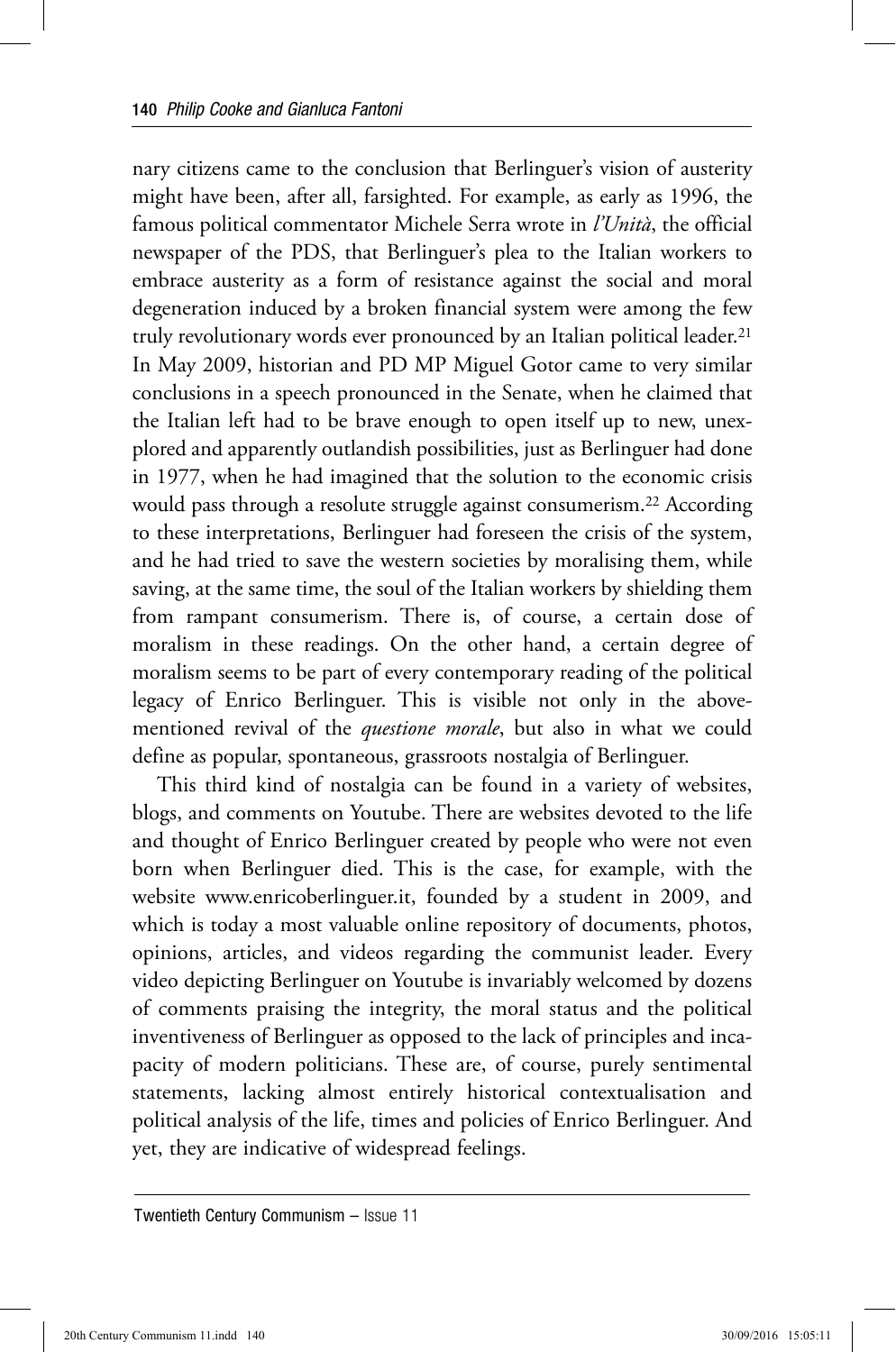To many ordinary citizens Berlinguer is the symbol of a lost Italy, an Italy which people recollect, or imagine, as more moral, socially more integrated, more passionate, and definitely wealthier than present day Italy; in short, a happier country. These sensations are arguably linked to the general bewilderment produced by globalisation over the last decades, many aspects of which took Italian politics, Italian society, and overall the Italian economic system utterly by surprise, as proved by the costly and prolonged economic and political crisis the country is experiencing. Berlinguer also keeps influencing pop culture. For example, cartoonists Elettra Stamboulis and Gianluca Costantini recently published a graphic novel on Berlinguer, *Arrivederci Enrico* (Goodbye Enrico, 2013). This shows how the myth of Berlinguer has proved adaptable to the most recent formats promoted by the cultural industry.

To summarise what we have been discussing in this paper, the nostalgia for Enrico Berlinguer is multifaceted in Italy, and it is principally the outcome of a sort of political repression by the post-communist left. Utterly disregarding the suggestion made in l*'Unità* by historian Patrick McCarthy, in 1996, to treasure the positive image which Berlinguer retained in people's eyes, the post-communist Italian leaders preferred to distance themselves as much as possible from the great communist leader, so that public opinion would forget the historical links between the new post–communist left and the PCI.23 This left a void, which was soon filled by other players. The *questione morale*, the piece de resistance of the final phase of Berlinguer's career, was relentlessly waved against the post-communist left. The *Compromesso storico* policy, repudiated by the official party historians as fundamentally flawed as far as the conception of democracy was concerned, was positively reassessed by some left-wing authors, who regarded it as based on a prescient anticipation of what was to come on both the economic and political plane. Finally, the lack of an official elaboration of Berlinguer's legacy by the PDS, as well as by the subsequent DS (Democratici di Sinistra), paved the way for an unchecked multiplication of informal memorialisation of Enrico Berlinguer, especially on the web. This has a variety of manifestations, but also a common denominator: Berlinguer is the symbol of happy days, he embodies a pre-globalisation Italy, which many regard as better in almost every respects, and which is irremediably lost.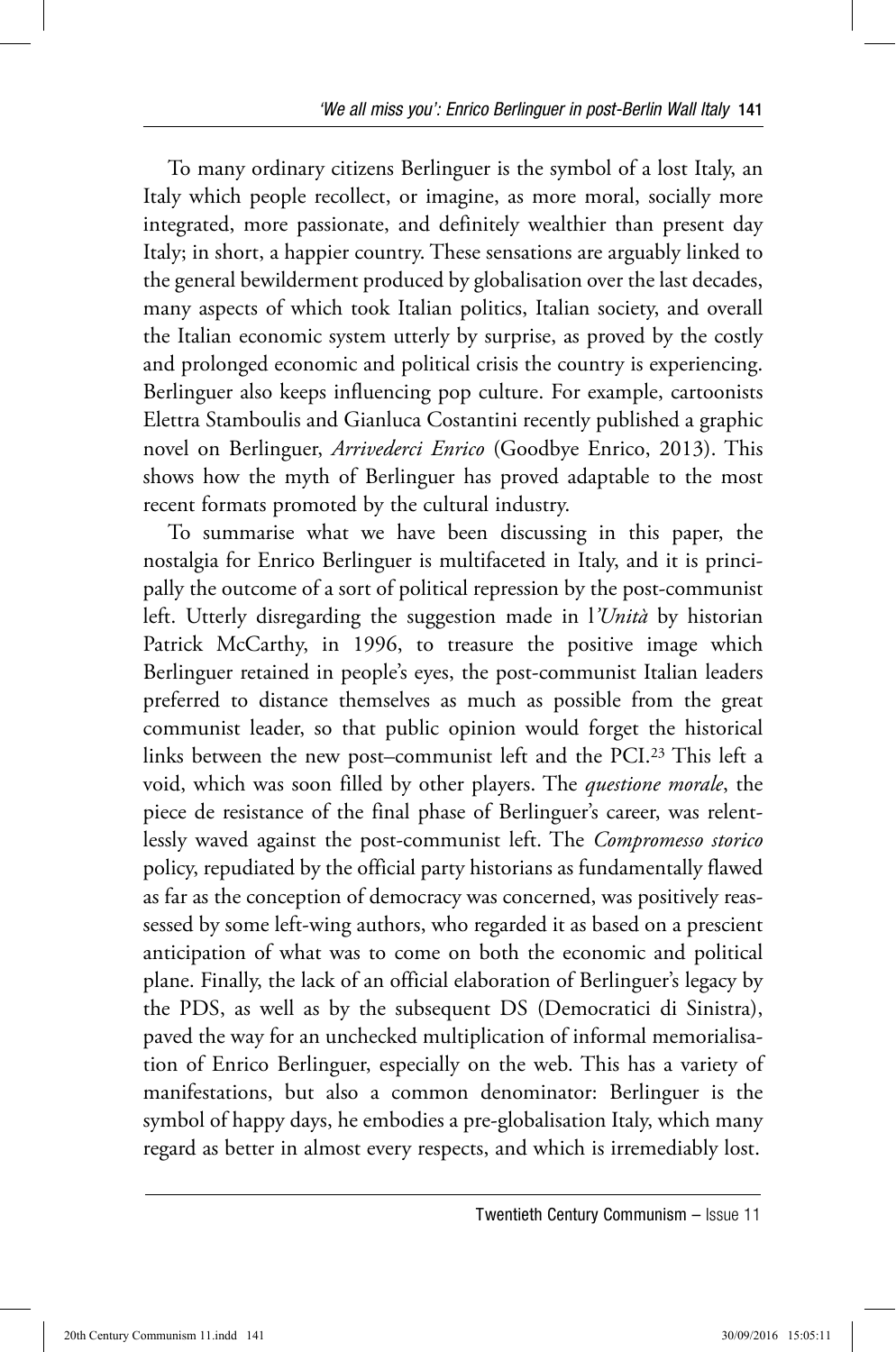Perhaps sensing these widespread feelings, or perhaps in order to finally dispossess the political adversaries of a polemical tool, the Partito Democratico, a party established in 2007 as the last embodiment of the institutional left, has taken some steps to regain ownership over the memory of Berlinguer. In view of the 30<sup>th</sup> anniversary of Berlinguer's death, for example, many councils ruled by the PD decided to name streets and squares after Enrico Berlinguer.24 Major leaders of the PD publicly paid homage to his memory by releasing very positive, although rather generic, statements about his political figure. The leader of the party and Prime Minister Matteo Renzi claimed: '(Berlinguer's) testimony of political engagement in the service of the common good remains; a political engagement in which his ethical values were never distinct from his ideals', a statement which, while hinting obliquely at Berlinguer's communist values, put the spotlight on his human qualities.25

In order to completely appreciate the sense of Berlinguers' reappropriation on the part of the PD leadership, it is worth pointing out that, nowadays, Berlinguer can no longer represent a political embarrassment for the PD, not only because too much time has passed for Berlinguer's communist beliefs to be effectively used as a polemical tool in the political arena, but also because the PD only partially roots itself in the communist tradition, being the result of the merging together of the post-communist and Christian democrat political traditions. Matteo Renzi, for instance, belongs to the latter.

The most comprehensive attempt to reconcile the PD with its illustrious predecessor on the cultural plane has been perhaps attempted by former leader of the DS Walter Veltroni, who recently released a filmdocumentary about Berlinguer. The film in question, *Quando c'era Berlinguer* (2014), is a sort of 'operation nostalgia', endorsing many of the assumptions the public share about Berlinguer: he was fundamentally a decent man and an honest politician, whose political actions were always motivated by the pursuit of the greater good. The film also proposes a non-conflictual reading of the *Compromesso storico* policy. For example, it does not address the issue of what conception of democracy informed the most famous of Berlinguer's political strategies, nor does it express a judgement on whether the policy in itself was right or wrong.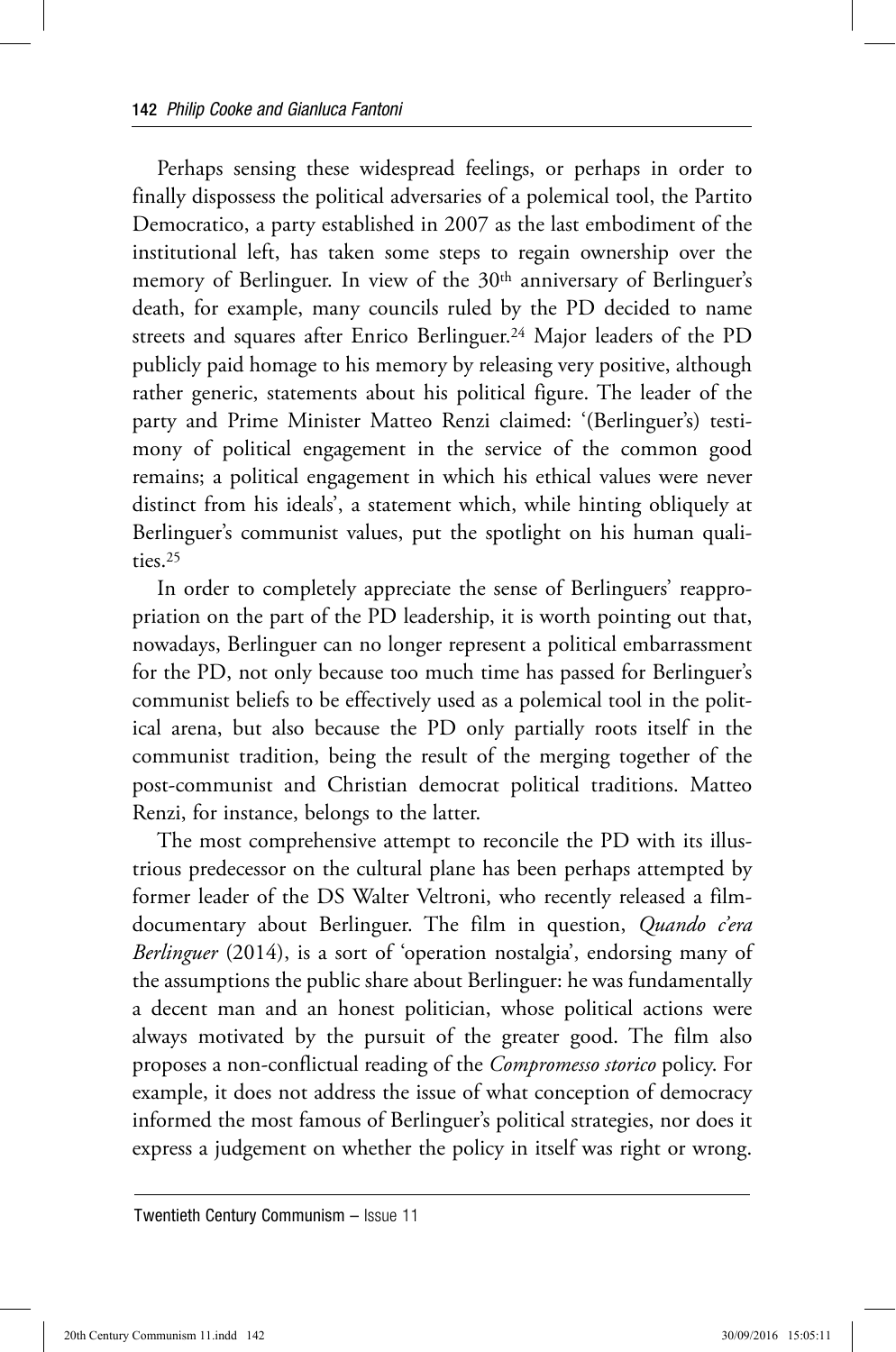The film's bottom line with respect to the *Compromesso storico* is that it must be judged against the background of the political and social reality of 1970s Italy. Its implementation was somehow required, and its failure was ineluctable.26 This set of initiatives by the PD are quite clearly aimed at constructing a sugarcoated, and rather 'anaemic', to use an expression by university professor and film critic Augusto Sainati, version of Berlinguer, one which can be unhazardously welcomed in the Pantheon of the political fathers of the PD.27 This, in turn, has provoked a reaction by those who don't want public opinion to forget the communist and revolutionary imprinting of Berlinguer's thought and policies.<sup>28</sup>

In conclusion, the nostalgia of Enrico Berlinguer does not seem at risk of fading as Italy progresses in the new century. The struggle over his memory and legacy is and remains open. Whether Berlinguer will be passed on to future generations as an illustrious member of the Pantheon of the institutional left, or whether he will be a symbol for those who are, for one reason or another, in disagreement with the current state of things, remains to be seen.

## **Notes**

- \* The authors would like to thank Dr Giuliana Tiripelli who gave a valuable contribution to the initial definition of the ideas which are the basis of this paper. The phrase 'We all miss you' is an adaptation of the front-page headline of *l'Unità* ('Mancherai a tutti'), 13 June 1984 – the day of Berlinguer's funeral.
- 1 Donald Sassoon, *One Hundred Years of Socialism: the West European Left in the Twentieth Century*, London: I. B. Tauris, 1997, p590.
- 2 See, for example, https://www.youtube.com/watch?v=pI5jKV8Smao, which shows RAI 1's coverage, with voice-over by Bruno Vespa. The second comment on the video reads: 'Where are you, great, honest man? All that is left is your memory, nothing else'.
- 3 See, for example, former Romanian dictator Nicolae Ceaușescu's revival in present day Romania, which is discussed in various studies, including Diana Georgiescu 'Ceauşescu Hasn't Died. Irony as Countermemory in Post-Socialist Romania', in Maria Todorova and Zsuzsa Gille (Eds.) *Postcommunist Nostalgia*, New York; Oxford: Berghahn Books, 2010.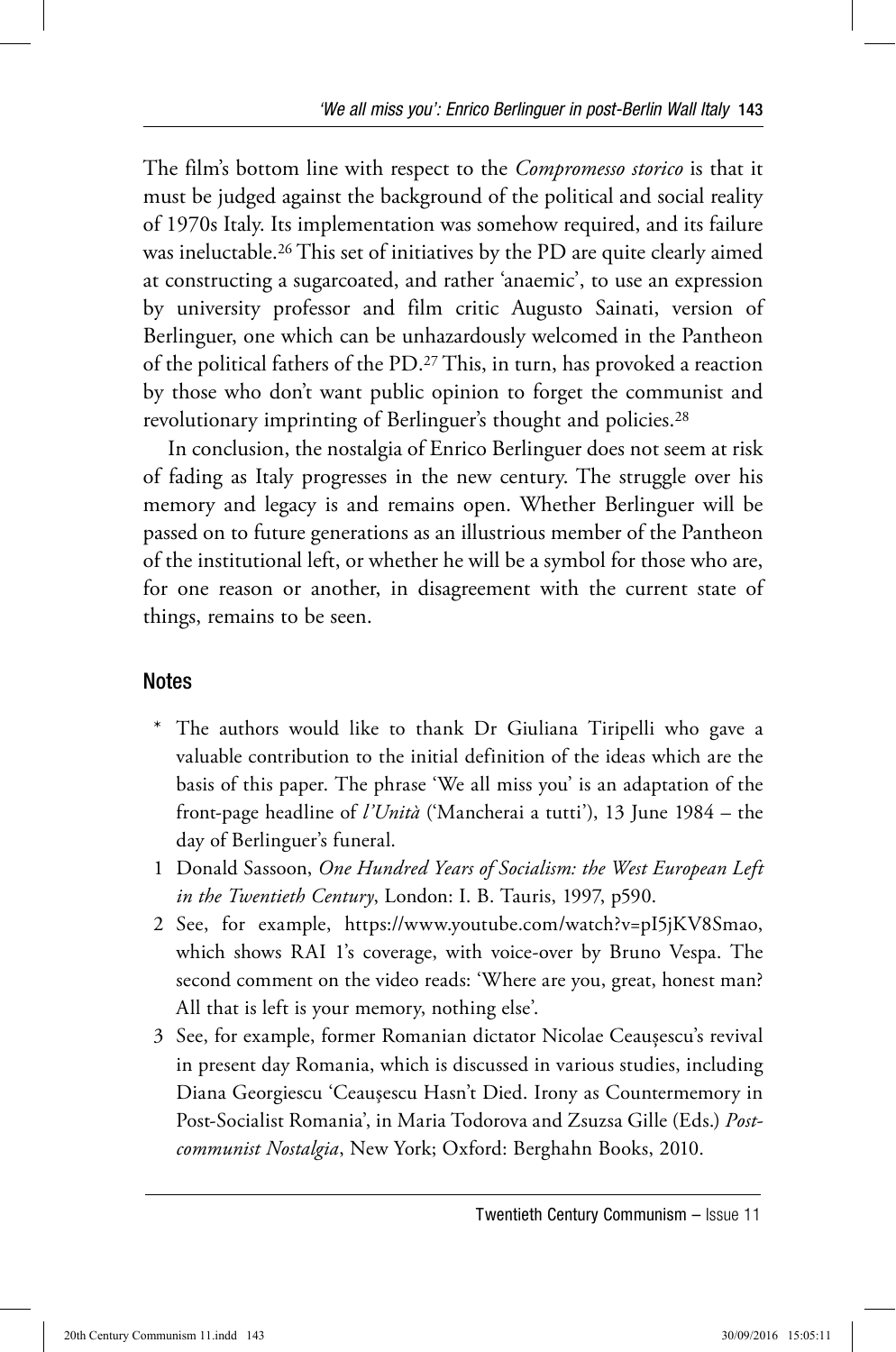- 4 David Kertzer, Politics and Symbols. *The Italian Communist Party and the Fall of Communism*, New Haven: Yale University Press, 1996. On the PCI's transition to post-communism see also John M. Foot 'The Left opposition and the Crisis: Rifondazione Comunista and La Rete', in Stephen Gundle and Simon Parker (Eds) *The New Italian Republic: From the Fall of the Berlin Wall to Berlusconi*, London: Routledge, 1996, pp173–189.
- 5 A 1991 song by singer and song writer Giorgio Gaber, entitled *Qualcuno era comunista* (Someone used to be a communist), effectively described the psychological mechanisms which were at work behind active militancy in the Italian Communist Party: 'Someone used to be a communist because he needed a push toward something new, because he was willing to change every day, because he felt the need for a different morality, even though maybe it was just a heartbeat, an illusion, a dream, it was just an impulse, a desire to change things, to change life'.'
- 6 See Gianluca Fantoni 'After the fall: politics, the public use of history and the historiography of the Italian Communist Party (1991 – 2011)' in *Journal of Contemporary History*, 49 (4), 2014, pp815–836.
- 7 The traditional interpretation of Gramsci's theory of hegemony by the PCI leadership was that Gramsci had suggested that the seizure of power by the working class in a western country had to be preceded by a period in which the party of the working class would manage to impose its vision and ideas on society, making them hegemonic. This reading, however, has been challenged by other scholarly interpretations; see for example Peter Thomas, *The Gramscian Moment. Philosophy, Hegemony and Marxism*, Chicago: Haymarket. 2010, pp159–241,.
- 8 An analysis of the vast literature on Togliatti's elaboration, or rather exploitation, of Gramsci's thought is beyond the scope of the present paper, but see Stephen Gundle 'The Legacy of the Prison Notebooks: Gramsci, the PCI and Italian Culture in the Cold War Period' in Christopher Duggan and Christopher Wagstaff (eds.) *Italy in the Cold War. Politics, Culture and Society (1948 – 1958)*, Oxford: Berg, 1995, pp639–662.
- 9 Francesco Barbagallo, *Enrico Berlinguer*, Rome: Carocci, 2006, pp409 10.
- 10 See Giuseppe Vacca, *Vent'anni dopo. La sinistra tra mutamenti e revisioni*, Turin, Einaudi, 1997, pp153-156.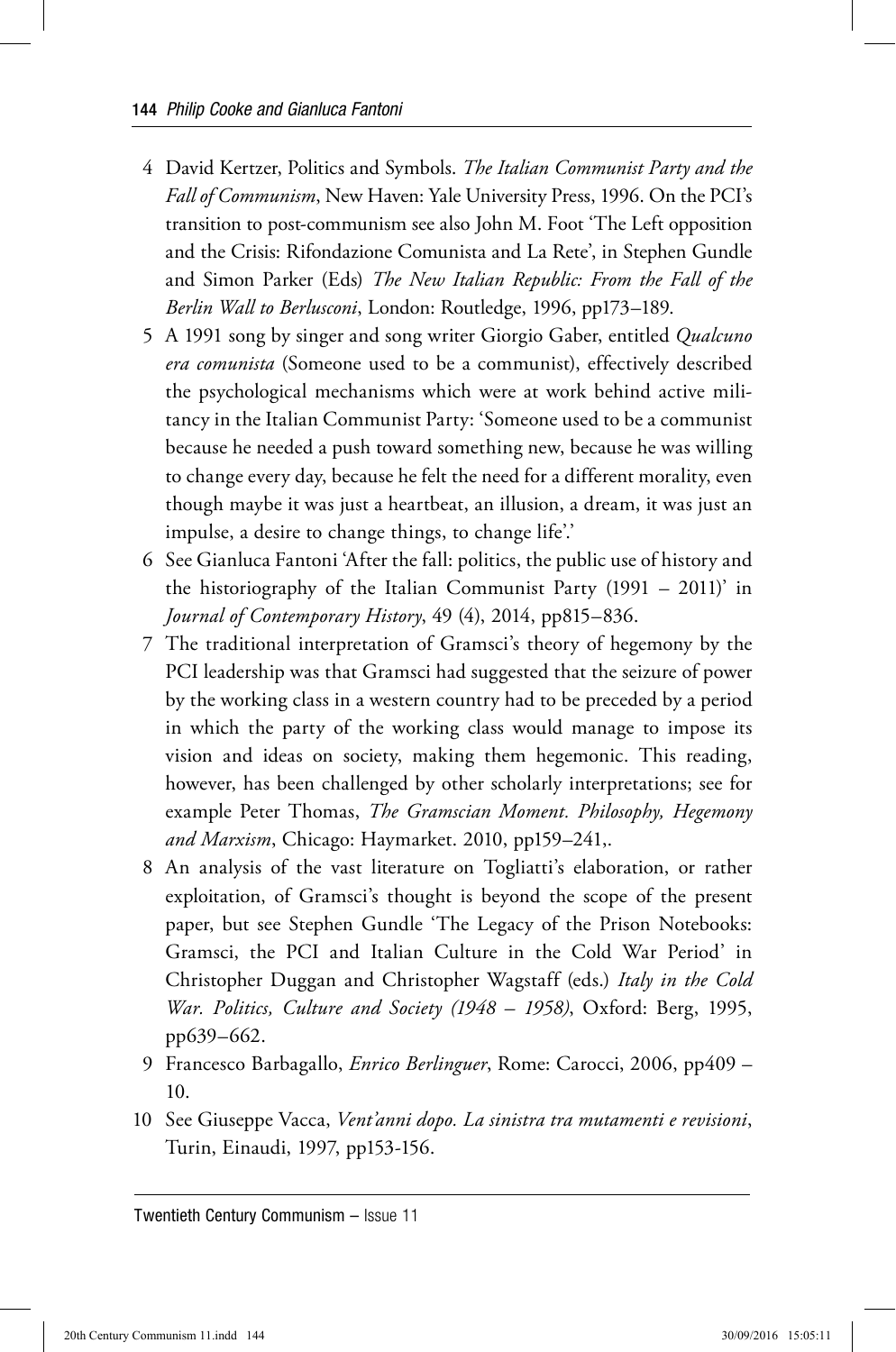- 11 See Luciano Cafagna, *Una strana disfatta. La parabola dell'autonomismo socialista*, Venice: Marsilio, 1996, pp50-51.
- 12 See Piero Ignazi 'Italy in the 1970s between Self -Expression and Organicism' in Anna Cento Bull and Adalgisa Giorgio (eds) *Speaking out and Silencing. Culture, Society and Politics in Italy in the 1970s*, London: Legenda, p10. For a discussion of *consociativismo* see Nicola Gallerano and Marcello Flores, *Sul PCI. Un'Interpetazione storica*, Bologna: Il Mulino, 1992, p245.
- 13 See, in particular, Massimo D'Alema and Paul Ginsborg, Dialogo su Enrico Berlinguer, Firenze: Giunti, 1994; Walter Veltroni, La Sfida Interrotta, le Idee di Enrico Berlinguer, Milan: Baldini & Castoldi, 1994; Mario Tronti, Berlinguer: *il principe disarmato: con una scelta di testi del leader del Pci su questione morale, riforma della politica e ruolo dei partiti*, Rome, Sisifo, 1994, and Aldo Tortorella, Berlinguer aveva ragione. Note sull'alternativa e la riforma della politica, Rome: Edizioni di Critica marxista, 1994.
- 14 Chiara Valentini, *Berlinguer. L'eredita Difficile,* Rome: Editori Riuniti, 1997, pVII.
- 15 For an international perspective on Eurocommunism see Maude Bracke, *Which Socialism? Whose Détente?: West European Communism and the Czechoslovak Crisis of 1968*, Budapest and New York: Central European University Press, 2007, pp323-359.
- 16 Renzo Trivelli, *L'impegno e la memoria. Anni con Enrico Berlinguer*, Soveria Mannelli (CZ): Rubettino, 2001, p23.
- 17 Pietro Folena, *I ragazzi di berlinguer. Viaggio nella Cultura Politica di una Generazione*, Milan: Baldini & Castoldi, 1997.
- 18 Mani pulite (Operation clean hands) is the name given to the investigation of corrupt politicians carried out by investigation magistrates during the early 1990s. See Paul Ginsborg, *Italy and its Discontents. 1980 – 2001*, London: Penguin, 2001, pp249-284.
- 19 http://www.repubblica.it/speciali/politica/elezionieuropee2014/2014/05/ 22/news/m5s\_fico\_processi\_li\_fanno\_i\_magistrati-86843226/. Accessed on 20/10/2015.
- 20 The two speeches are in Enrico Berlinguer, *Austerità: occasione per trasformare l'Italia. Le conclusioni al convegno degli intellettuali (Roma, 15/01/77) e all'assemblea degli operai comunisti (Milano, 30/01/77)*, Rome: Editori Riuniti, 1997.